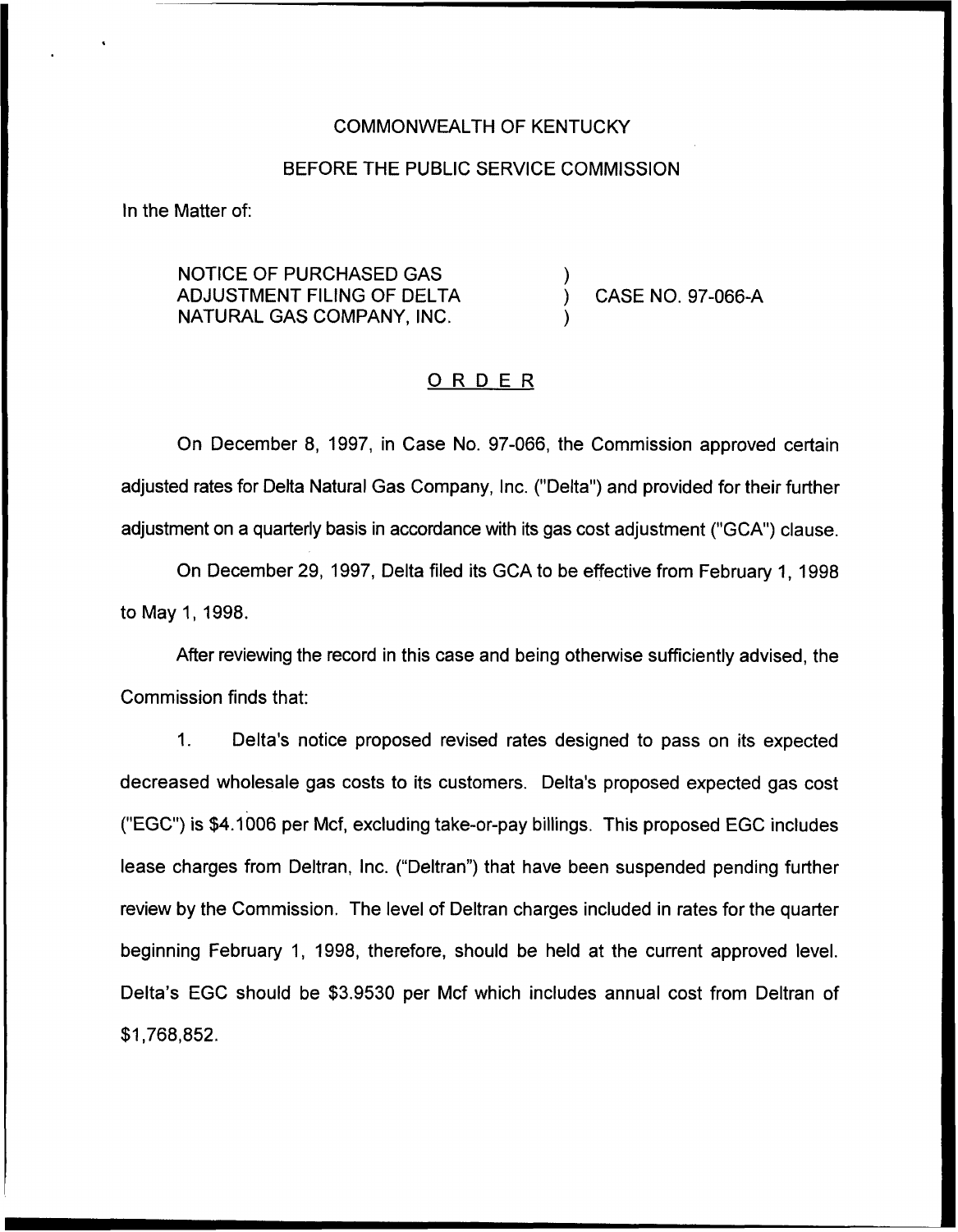Delta's notice set out a take-or-pay recovery component of 0 cent per Mcf for this quarter.

 $2.$ Delta's notice set out a current quarter refund adjustment of .13 cent per Mcf to return refunds in the amount of \$5,495, including interest, to its customers. The total refund adjustment of 13.71 cents per Mcf reflects the current as well as previous quarter adjustments.

3. Delta's notice set out a current quarter actual adjustment of 24.99 cents per Mcf to collect under-recovered gas cost from August, September, and October 1997. The proposed total actual adjustment of 74.32 cents per Mcf reflects the current undercollection as well as under- and over-collections from three previous quarters.

4. Delta's notice set out a balance adjustment of 1.62 cents per Mcf. This balance adjustment compensates for net under-collections which occurred as a result of previous adjustments.

5. These adjustments produce a gas cost recovery rate ("GCR") of \$4.5753 per Mcf, 17.20 cents per Mcf less than its previous GCR.

6. The rate adjustment in the Appendix to this Order is fair, just, and reasonable, in the public interest, and should be approved for final meter readings on and after February 1, 1998.

7. Delta requested confidentiality for Schedule Vl, which contains business information required by the Commission pertaining to Delta's subsidiaries. Delta Resources, Inc. and Delgasco engage in unregulated, competitive activities. Competitors of these subsidiaries could use business information of these subsidiaries to place themselves in an advantageous position vis-a-vis the subsidiaries and Delta. Thus,

 $-2-$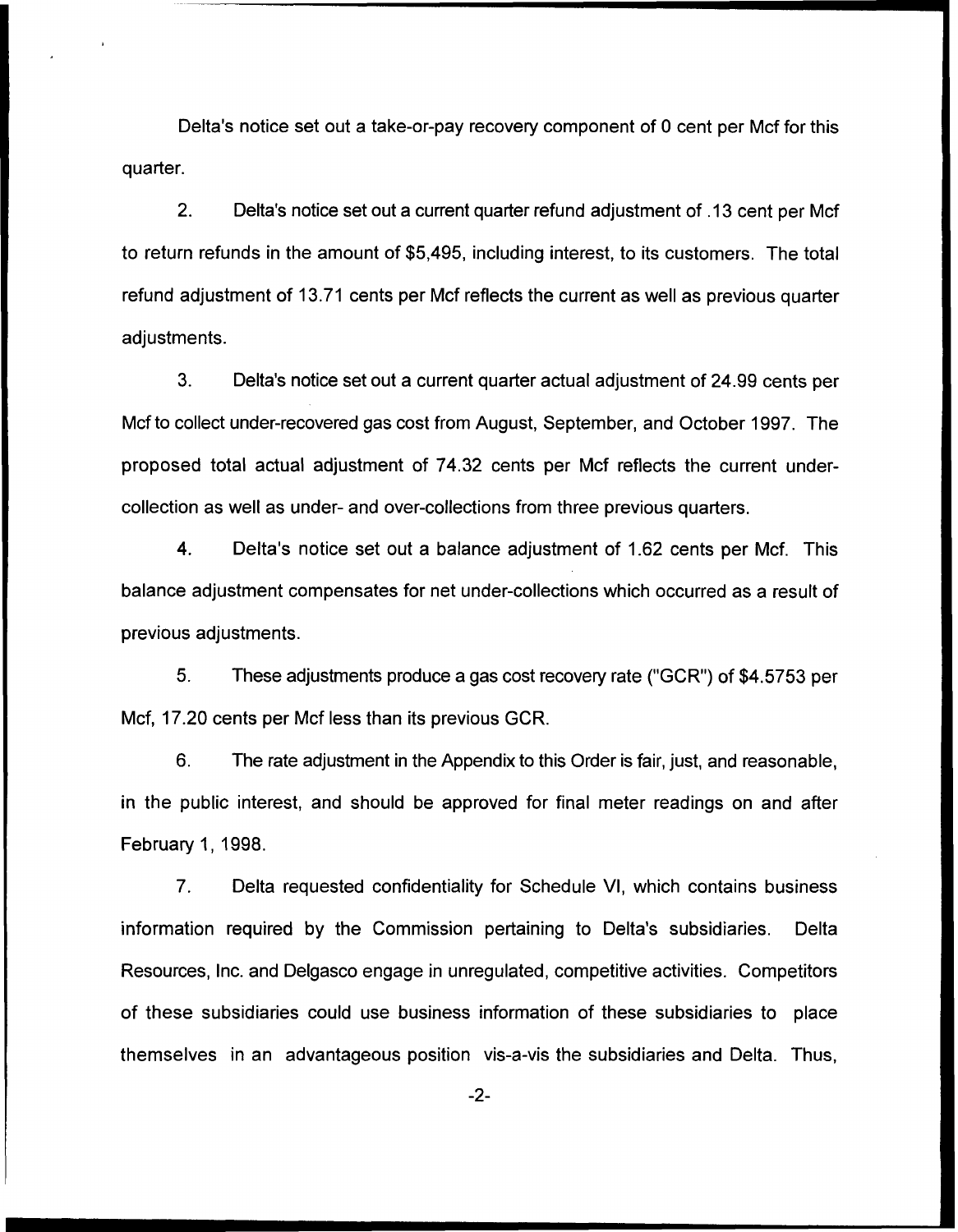disclosure of the information is likely to cause Delta and these subsidiaries competitive injury and should be protected.

IT IS THEREFORE ORDERED that:

1. The rates proposed by Delta are hereby denied.

2. The rates in the Appendix to this Order are fair, just, and reasonable, and are effective for final meter readings on and after February 1, 1998.

3. Within 30 days of the date of this Order, Delta shall file with this Commission its revised tariffs setting out the rates authorized herein.

4. Schedule Vl, which Delta has petitioned to be withheld from public disclosure, shall be held and retained by this Commission as confidential and shall not be open for public inspection.

Done at Frankfort, Kentucky, this 30th day of January, 1998.

PUBLIC SERVICE COMMISSION

Chairm&

Vice Chairman

'Commissioner

ATTEST:

cutive Directol